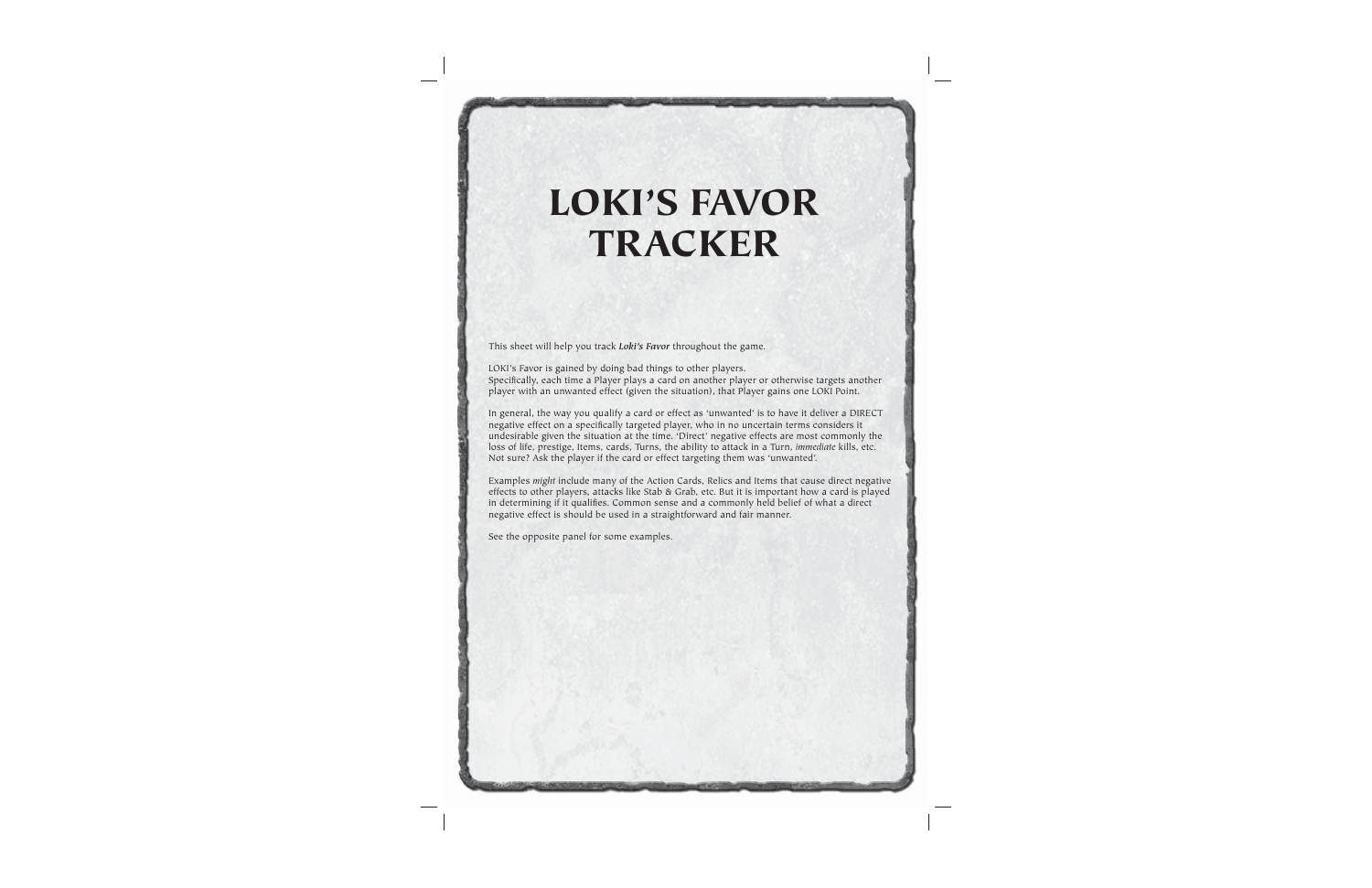



TRACKING LOKI POINTS: Locate the Character Tokens that came with this set and place one face up in the 'Start' circle for each character playing the game. When you gain a LOKI point, move your token one space forward on the Loki's Favor tracker. Should a Player earn favor beyond the farthest circle on